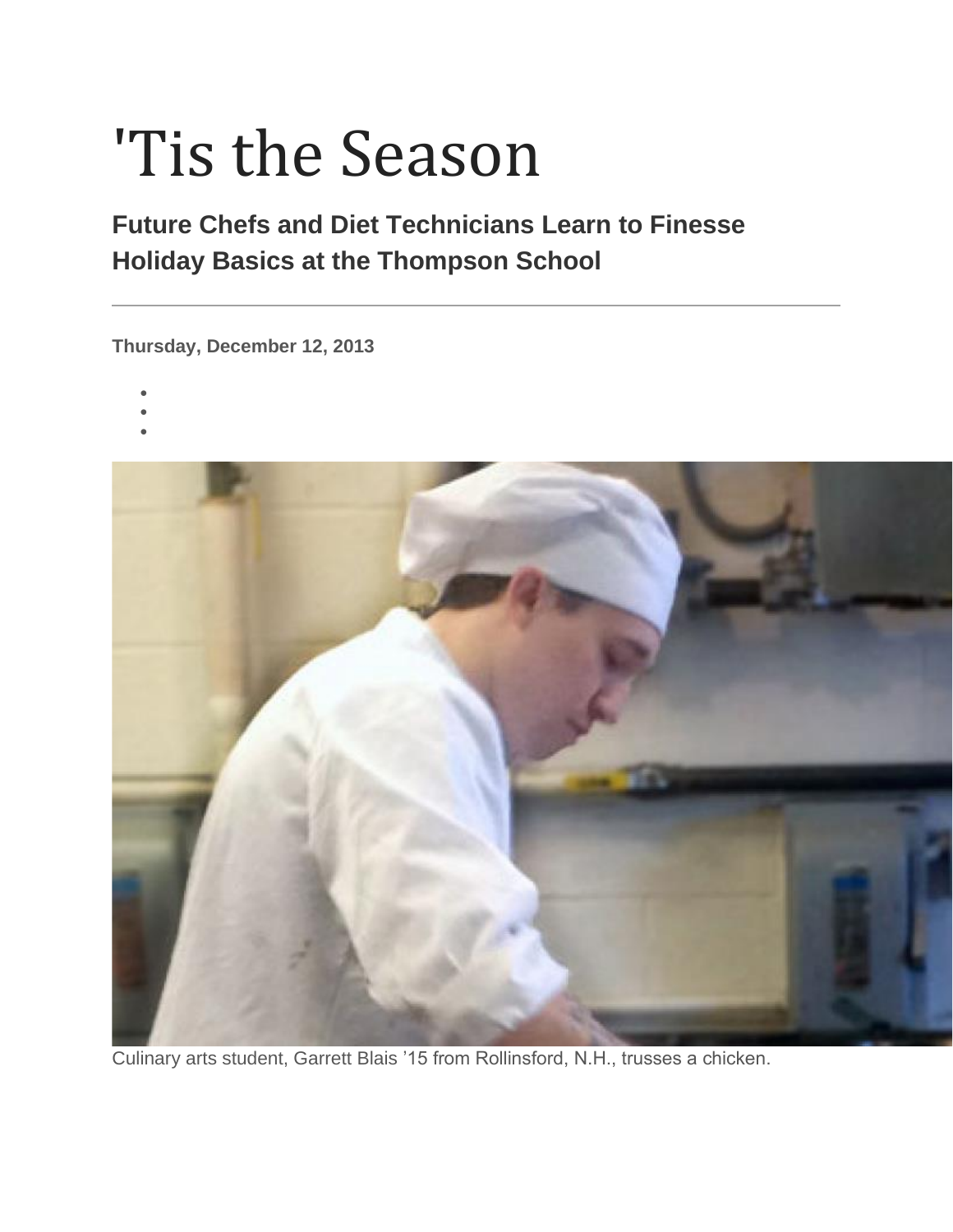# The bird and fixings

Light cascades through a big window as steam rises from the sink. A student wearing the classic chef's hat, jacket, and checked pants busily washes up some dishes. It's like an Old Masters painting. In fact, the hat's design dates back to the 16th century. But each student has his or her own special way with the slouchy apprentice's hat. Some things never change. Of course, Julienne Guyette, aka "Chef," who teaches [Culinary](http://unh.edu/unhtoday/recipes)  [Nutrition at the Thompson School](http://unh.edu/unhtoday/recipes) wears her tall, Head Chef's hat straight up.

Under Guyette's watchful eye, the five culinary arts students unwrap their chef's knives and quickly cut up vegetables for their *mirepoix*. Each one expertly turns a huge carrot to execute the dice, and then goes onto celery, onion, and perhaps a leek. Meanwhile, the ovens slowly heat up to 450 degrees. A large pot of stock simmers.

Most of these students plan to work as professional chefs. They will become the magicians behind the scenes at the best restaurants in a region that is renowned for fine food. Or, at the very least, as Alex Schutter '15, from Oxford, Mass., commented, "I'm planning to cook with my mom this holiday."



**DIETETIC TECHNOLOGY STUDENT, AUDRA ST. HILAIRE '15 FROM MERRIMAC, MASS.,** 

**ATTENDS CLOSELY AS CHEF JULIENNE GUYETTE INSTRUCTS.**

Today, these students will roast a small chicken, most of them for the first time. They will also make mashed potatoes, gravy, cranberry sauce, green beans, and carrots. Ideally, all dishes will finish at the same time in less than two hours. Sound familiar?

"It's the same process for a big turkey," says Guyette, "except for the time."

Moving quickly from student to student, Guyette consults on the *mirepoix*, helps to truss the small birds into neat packages, and calls out that mushrooms are available.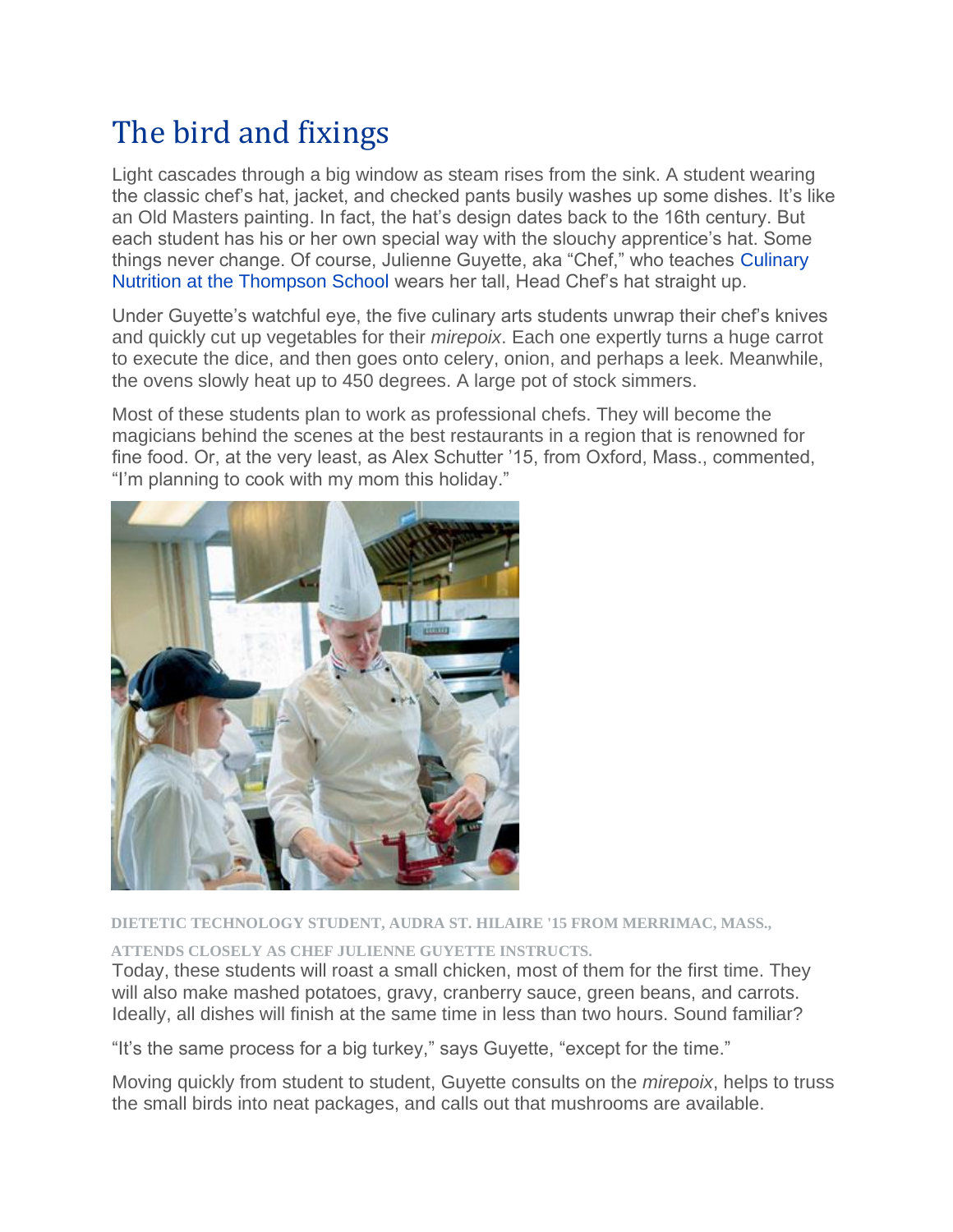There is respect for each student's taste preferences from mashed potatoes with cheddar cheese to cornbread dressing. After all, this is a meal that honors family traditions.

The kitchen is now full of aroma. Random comments punctuate the silence, "Why don't we have squash? I love squash!" to "I need music!" And then there is style: one student makes his vegetables jump by jerking his sauté pan, and tools are traded like the pros do with barely a backward glance.

Guyette moves efficiently from student to student, consulting with them on their choices. Matt Ascani '15, from Marlow, N.H., is ready to make his first batch of cranberry sauce. He stirs together sugar, water, and cranberries.

"To get a gel, you'll need lemon," Guyette instructs. "The acid interacts with the sugar and the fruit to create pectin. What a wonderful color that is. You'll hear the cranberries pop when the pectin comes out."

As the roasted chickens are pulled from the ovens, and after one last taste of gravy, Christian Lang '15, from Newmarket, N.H., makes a final pronouncement: "Sweet!"

## Pies

In short order, the next class of dietetic technology students arrives to bake pies. Most of them plan to work in institutional settings such as hospitals and schools rather than restaurants. But the demand for really fine food in this field has become paramount as well.

These students wear jaunty UNH baseball hats and many, but not all, are

| Both of us can't look good at the same time<br>It's either me or the |                               |
|----------------------------------------------------------------------|-------------------------------|
|                                                                      | 1 1/2 stick) adu<br>2 ce with |

#### **[FOR THE RECIPES AND TIPS CLICK HERE.](http://unh.edu/unhtoday/recipes)**

experienced bakers. Last week, each student made an all-butter pie dough and froze it. Guyette then pulled the frozen dough to let it thaw for a day or so.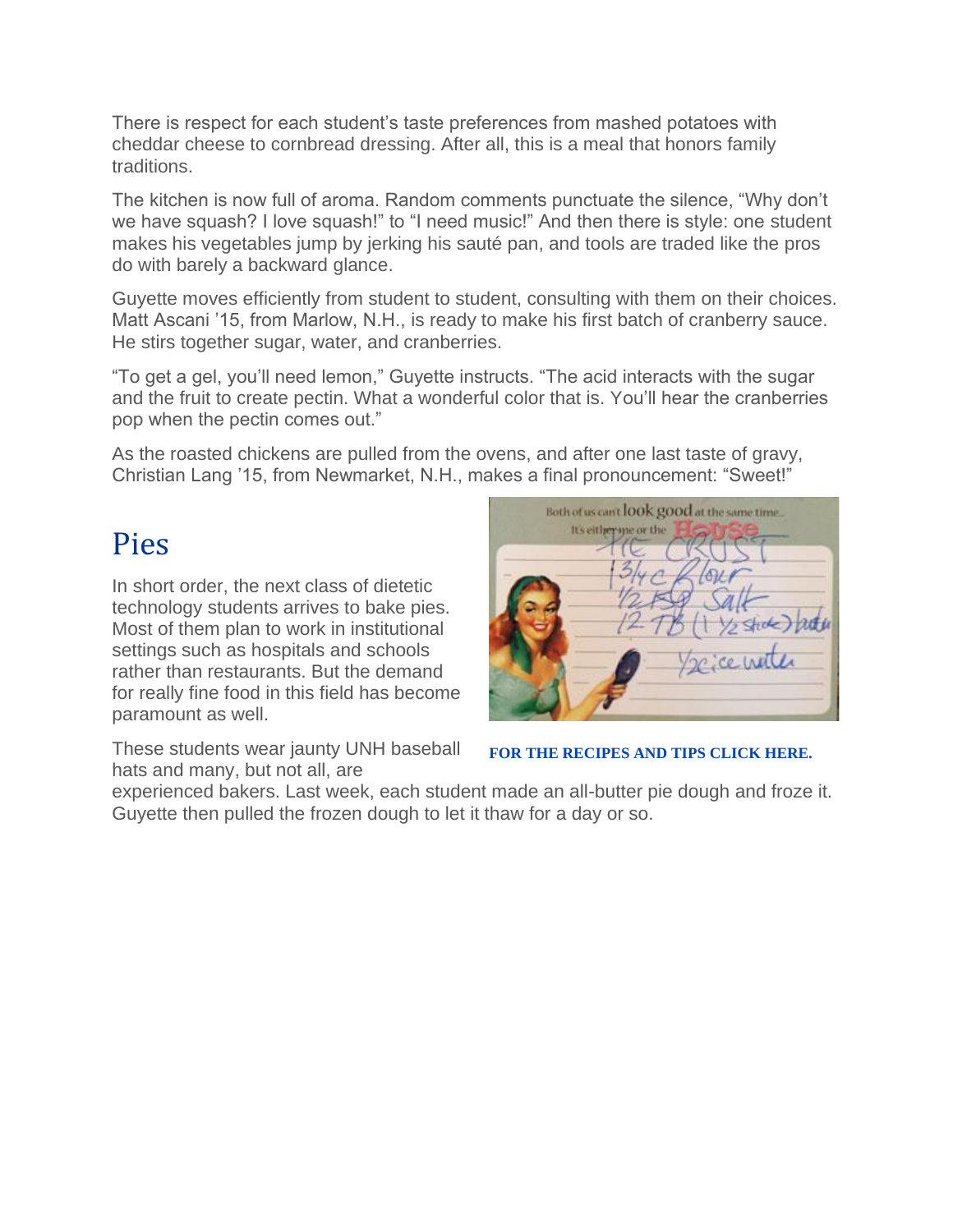Now students roll out their dough with lots of flour. When it's halfway to size. they flip it over to finish. Danielle Gauthier '15, from Alton, N.H., efficiently pinches the pie dough into a nice, even pattern. Although a firstyear student, Gauthier has worked in many restaurants and now works at a hospital.



In lieu of the pie weights that magazines always

**AUDRA ST. HILAIRE '15 WITH HER FIRST APPLE STREUSEL PIE.**

recommend, Guyette's students use parchment liners filled with rice and beans to weigh down the crust as it blind bakes. Meanwhile, students concoct apple, cherry, pumpkin, pecan, and chocolate cream fillings.

But not all of the students are experienced pie bakers. In this class, in less than two hours, Audra St. Hilaire '15, from Merrimac, Mass., gamely and successfully tackles making her first apple pie. No small feat.

# More than a recipe

Learning to be even a good home cook is more than whipping up a couple of recipes. And so too, for these students, observing Guyette manage the kitchen, conduct her class, and plan and prep for menus is as much a part of their education as their roux skills.

When she discusses a holiday menu with colleague Jacky Goguelet, students listen closely. In his pleasant French accent, he runs down his list: "Shrimp cocktail, assorted quiches, a strudel perhaps with vegetables and sausages, maybe some palmiere with prosciutto, a fresh green salad, and for the entrée…duck, brined?"

Guyette nods, makes a few notes. "For 55?" she asks.

"Make it 65," says Goguelet. "We want to feed the back of the house as well." Guyette smiles and replies, "Of course."

## Originally published by:

UNH Today

• WRITTEN BY: [Staff writer](https://www.unh.edu/unhtoday/contributor/staff-writer) | Communications and Public Affairs